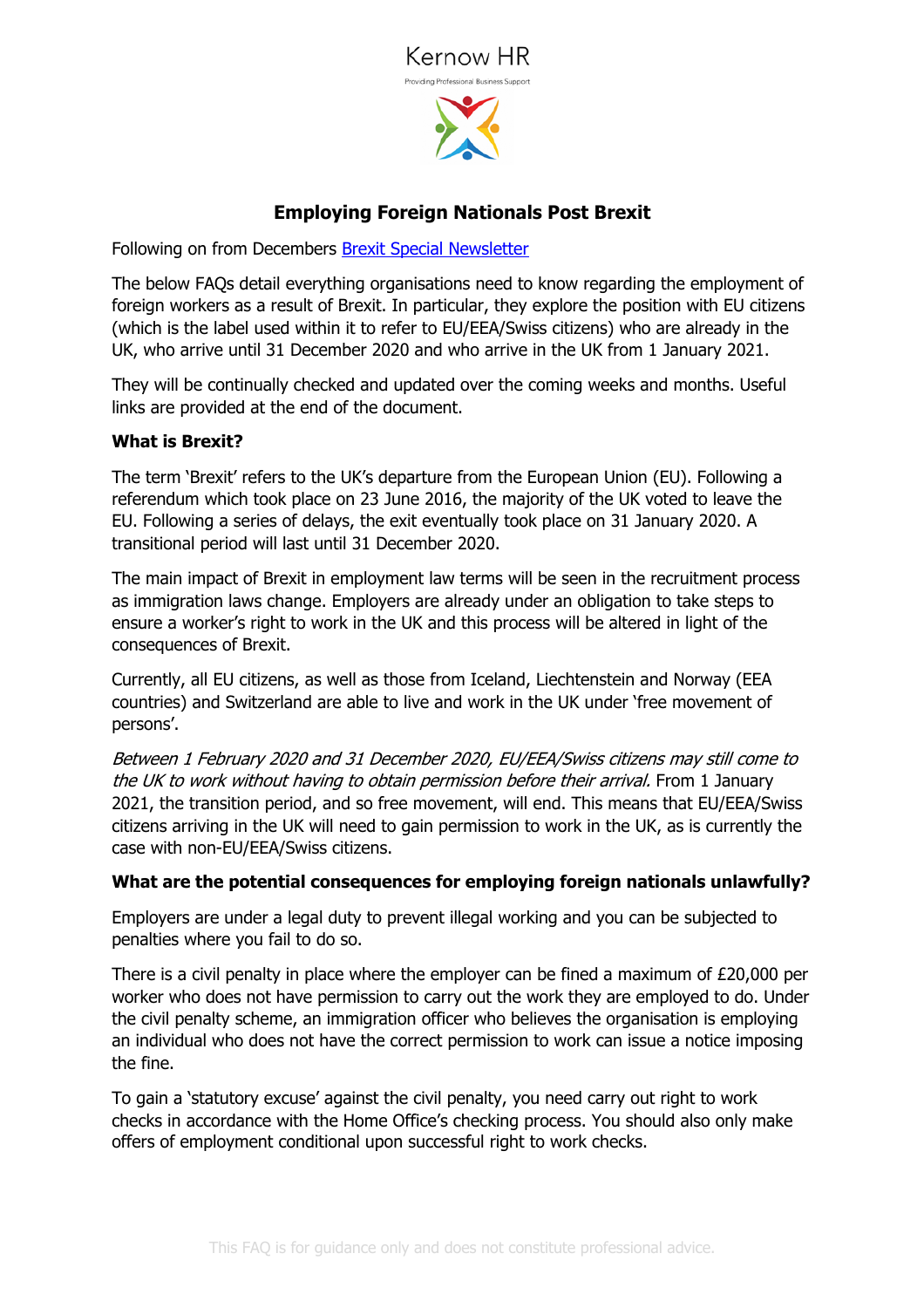A criminal offence will be committed if you employ an individual and you have 'reasonable cause to believe' they do not have the right to work in the UK.

From 29 January 2019, employers can rely on the Home Office's online right to work checking service to be granted the statutory excuse. Where the service can be used to check an individual's immigration status, no further documentary checks will be required. This is to remain in place after 1 January 2021.

# **Does Brexit affect EU citizens I already employ?**

Yes. EU citizens who are currently working for you, or who you recruit by 31 December 2020, need to take action to gain permission to remain in the UK. This applies unless they have already been granted indefinite leave to remain (ILR) or are from Ireland. Employees must apply to the EU Settlement Scheme. Successful application guarantees the right to continue living and working in the UK indefinitely.

# **How does the EU Settlement Scheme work?**

Applications for the EU Settlement Scheme opened in March 2019 and will close on 30 June 2021. This means that employees have until 30 June 2021 to submit an application. Individuals must be in the UK by 31 December 2020 to apply. Anyone arriving from 1 January 2021 onwards is not eligible to apply.

Successful applicants who have five years' continuous residence in the UK at the time they make the application will be granted 'settled status' meaning they will have indefinite leave to remain in the UK. Five years' continuous residence is gained when someone has lived in the UK, the Channel Islands or the Isle of Man for 6 months in any 12-month period for five years in a row, with some exceptions.

Those who are in the UK by 31 December 2020 but do not have five years' continuous residence by the date they apply will get 'pre-settled status', which allows them to stay in the UK until they have reached the five-year residence point i.e., it allows them to stay for a maximum of five years and then they can apply for settled status.

# **How should employees apply to the EU Settlement Scheme?**

Applications for the Scheme are made from the gov.uk website. It is free to apply. https://www.gov.uk/settled-status-eu-citizens-families

Applicants will need to provide a valid passport or valid national identity card, alongside a digital photograph of their face. In the absence of these, alternative evidence may be provided in certain situations. Applicants can:

- scan their document and upload their photo using the 'EU Exit: ID Document Check' app using an Android phone, or an iPhone 7 or above
- send their document in the post and upload their photo using the online application.

This evidence will need to be provided again to switch from 'settled' to 'pre-settled' status.

Individuals can provide their national insurance number for an automated check of their residence based on tax and certain benefit records. If this check is successful, the individual will not need to provide any further documentation. If not, the Home Office will notify them of the further information required instantly.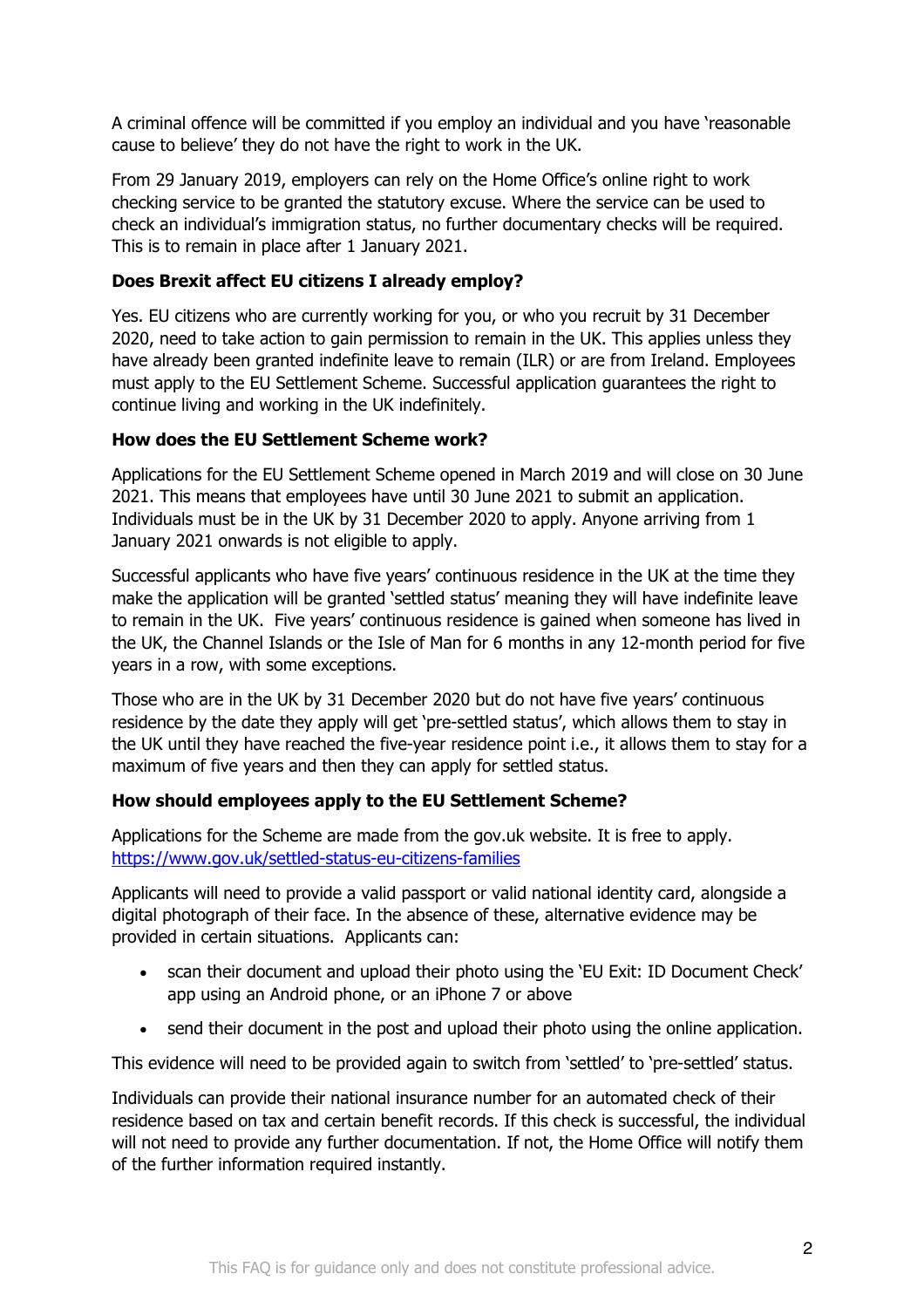There is a template letter to send out to employees on how they can apply for the scheme on the Kernow HR Toolkit. https://www.kernowhr.uk/brexit

#### **Are there situations where 'settled status' may be refused?**

The Government has remained clear that the majority of applications for 'settled' or 'presettled' status under the EU Settlement Scheme will be accepted. However, the main reason they may be rejected is if the individual has committed serious or repeated crimes and/or poses a major security risk.

Applicants will be asked to declare any criminal convictions that appear in their criminal records, either in the UK or overseas. Individuals will also be checked against the UK's criminal database. If they have been to prison, they will usually need to have five years' continuous residence from the date of their release.

Individuals will not be asked to disclose spent convictions, cautions or alternatives to prosecution, such as speeding fines.

#### **What will a successful applicant receive?**

Successful applicants will be sent an email confirming their status and the date it was granted with a unique reference number rather than a physical document. It usually takes around 5 working days for complete applications to be processed if no further information is required, but it can take up to a month.

Successful applicants can obtain a 'share code' to prove their immigration status to employers through the government website. Share codes can be used for prospective employers to check online if a job applicant has the right to work in the UK.

#### https://www.gov.uk/prove-right-to-work

#### **How can I make sure my EU citizen employees apply to the scheme?**

Employers will no doubt be keen to make sure their employees secure permission to remain in the UK. However, it is ultimately the employee's choice whether they stay or not.

Forcing employees to apply may constitute *unlawful discrimination*. Whilst it is not a legal obligation for you to inform employees about the Scheme, you may choose to encourage your employees to apply by, for example:

- providing information about the EU Settlement Scheme, what is involved and the timeframes in place
- allowing work IT equipment to be used to make the application
- offering assistance when making the application to employees who are not proficient in the English language or are not confident in using IT equipment.

It will be helpful to carry out an audit of your workforce to understand which of your employees may need to apply.

#### **Should I check that my EU citizen employees have applied to the Settlement Scheme?**

Government guidance on the Scheme states that it is the responsibility of the individual to make an application. There is no requirement for the individual to inform you, as their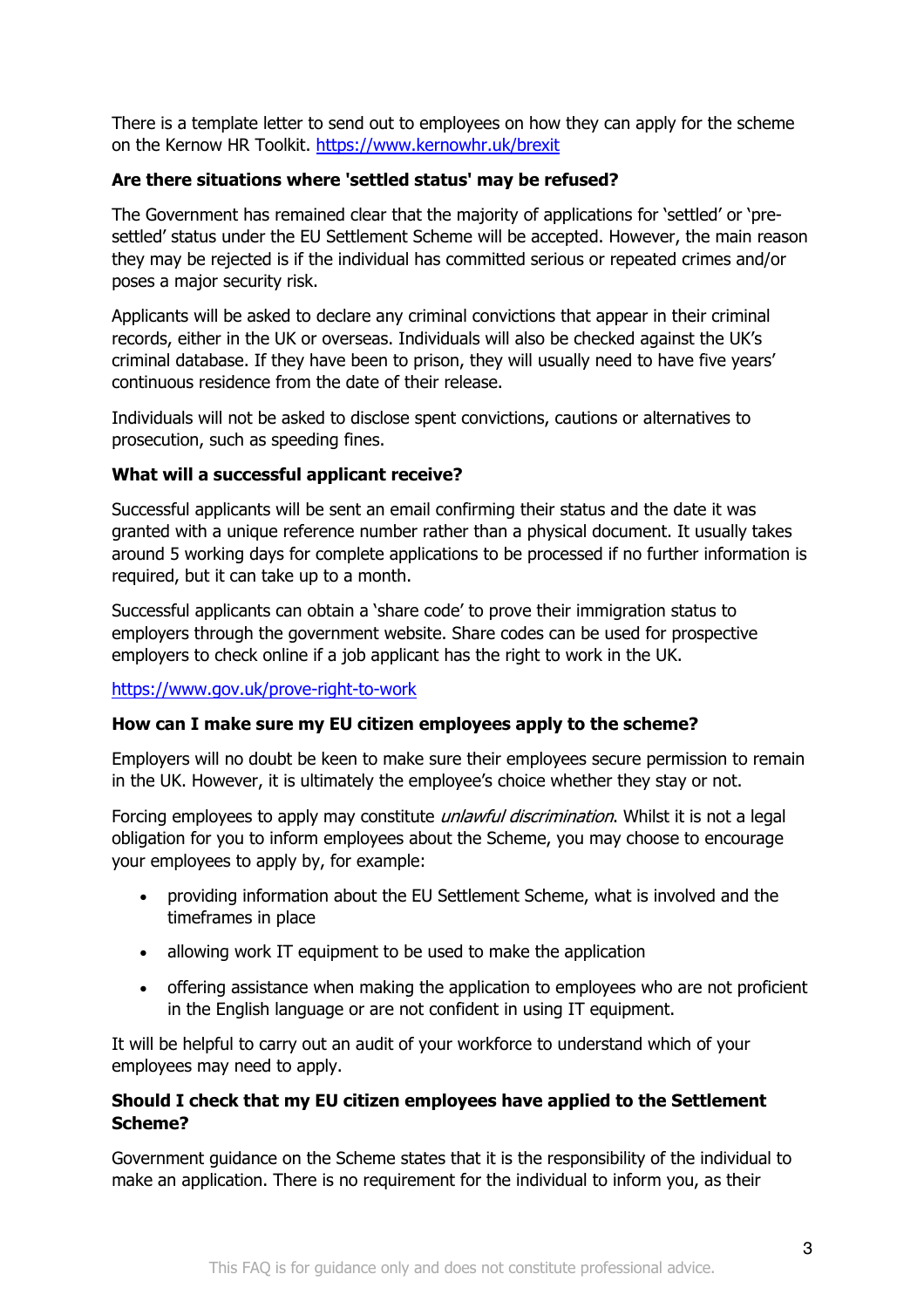employer, that they have applied or the outcome of their application. Likewise, you should not check that an employee has applied. This does not mean that you cannot ask the employee whether they have applied. The specific wording used by the Government – that employers should not 'check' – is to prevent any form of discrimination against employees who are eligible but have not yet applied.

The implications for an employee who needs to apply, but does not, are not yet clear and it is hoped that the Government will provide clarity in the not too distant future.

## **Can I continue to take on employees from the EU prior to 1 January 2021?**

Yes. Until 31 December 2020, EU nationals are able to enter the UK to take up employment without prior Government permission. Such individuals will need to apply to the EU Settlement Scheme by 30 June 2021.

#### **When recruiting, can I ask job applicants to provide evidence that they have obtained status under the EU Settlement Scheme?**

You must continue to check the right to work of all job applicants. Government guidance states that you will continue to check a job applicant's right to work in the UK under existing rules until 30 June 2021 i.e. there is no change to right to work checks until then. Currently, job applicants can prove the right to work with any of the following:

- their valid passport or national identity card if they're an EU, EEA or Swiss citizen
- their valid biometric residence card if they're a non-EU, EEA or Swiss citizen family member
- their status under the EU Settlement Scheme using the Home Office's online right to work checking service. https://www.gov.uk/view-right-to-work

Whilst job applicants can use their status under the EU Settlement Scheme as evidence, you cannot require them to produce this. If they do so, you can use the share code to check status online. If an EU citizen produces their valid passport, then this is sufficient evidence of their right to work. There is no obligation to provide their status under the Settlement Scheme. Requiring this is likely to constitute discrimination. You cannot make an offer of employment, or continued employment, dependent on an individual having made an application.

## **How will I know whether an EU national arrived in the UK before or after 1 January 2021?**

The reality is that you will not know this, nor are you required to find out due to guidance stating that right to work checks will not change until after 30 June 2021. The Government has not yet addressed the consequent predicament that employers are left in.

## **What are the rules on recruiting EU nationals under new immigration rules from 1 January 2021?**

From 1 January 2021, a new points-based immigration system will come into operation which will apply to all non-British and Irish citizens. Under this system, anyone coming to the UK for work must meet a specific set of requirements for which they will score points. Visas are then awarded to those who gain enough points.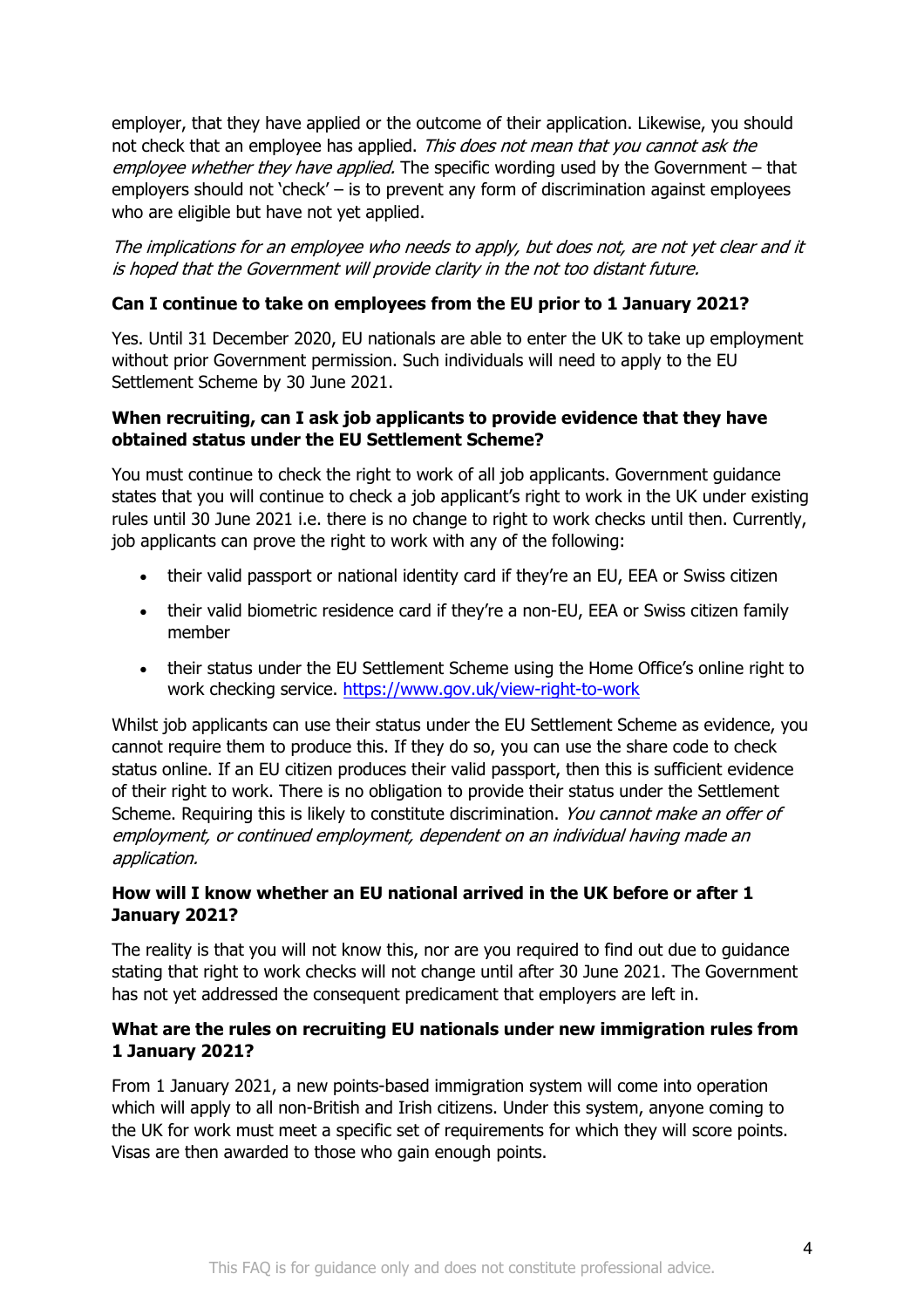There will be various routes available for entry to the UK to work, including:

- Skilled worker
- Intra-company transfer
- Health and care visa
- Start up and innovator
- Global talent visa
- Graduate

## **How will the skilled worker route work?**

Currently, foreign nationals from outside the EU can enter the UK under a Tier 2 visa, which involves them attaining a certain number of points, including sponsorship from an employer licensed by the government to sponsor. A similar system is set to be introduced from 1 January 2021, which has been labelled the 'skilled worker' route.

This is expected to be the route in which the vast majority of foreign nationals seek to enter the UK to work. There will be no cap on the number of individuals taken on through this route.

Applicants will need to achieve 70 points in total, made up of 50 mandatory points, and 20 tradeable.

All applicants will be able to trade characteristics, such as their qualifications, against a lower salary to get the required number of points. If the job offer is less than the minimum salary requirement, but no less than £20,480, an applicant may still be eligible if they have:

- a job offer in a specific shortage occupation
- a PhD relevant to the job
- a PhD in a STEM subject relevant to the job.

## Mandatory points

- Job offer from an approved sponsor 20 points
- Job at the required skill level (RQF 3 or above (A Level and equivalent)) 20 points
- English language to a required level (this will need to be evidenced by completing a test or having a degree in English language similar to an English bachelors) - 10 points

In addition to this, the job offer must meet the applicable minimum salary threshold. This is the higher of either:

- the general salary threshold set by the Government on advice of the independent Migration Advisory Committee at £25,600, or
- the specific salary requirement for their occupation, known as the "going rate".

It is expected that only the applicant's basic salary will count towards the tradeable points criteria.

## Tradable points

• Salary of £20,480 to £23,039 or at least 80% of the going rate for the profession (whichever is higher) - 0 points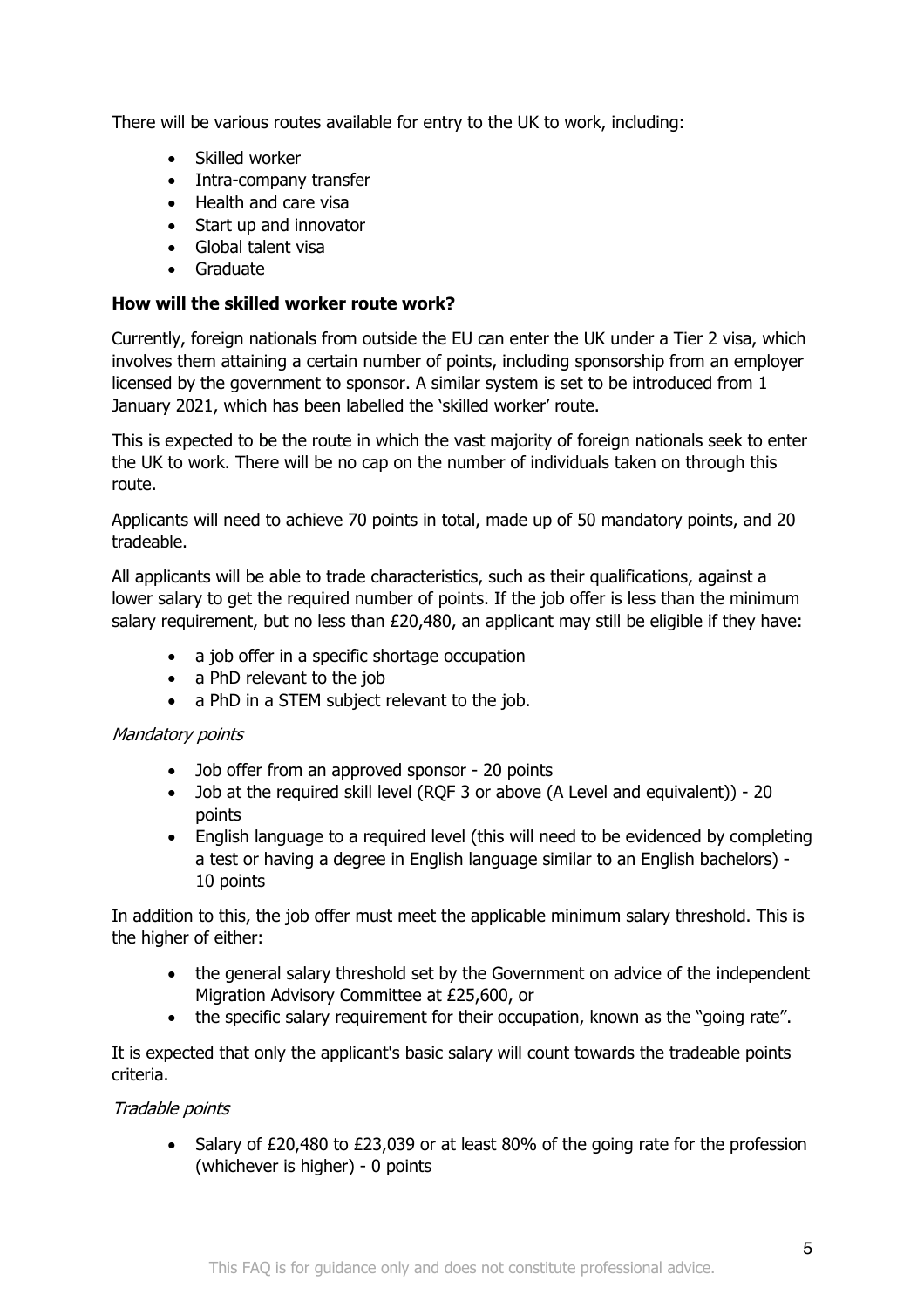- Salary of £23,040 to £25,599 or at least 90% of the going rate for the profession (whichever is higher) - 10 points
- Salary of £25,600 or above or at least the going rate for the profession (whichever is higher) - 20 points
- Job in a shortage occupation as designated by the Migrant Advisory Committee (MAC) - 20 points
- Education qualification: PhD in a subject relevant to the job 10 points
- Education qualification: PhD in a STEM subject relevant to the job 20 points

All jobs have a corresponding Standard Occupational Classification (SOC) code. Each SOC code has a designated skill level. This determines whether the job meets the requirements of the skilled worker route.

## Examples of point attainment

1. Lab technician with a STEM PhD coming to the UK with salary offer of £21,000. The general salary threshold applies.

- General salary threshold: £25,600
- Job offer 20 points
- RQF 3 or above 20 points
- English language 10 points
- Salary 0 points
- Education qualification: STEM PhD 20 points
- Total 70 points

2. Mechanical engineer coming to the UK with salary offer of £26,750. The "going rate" salary threshold for the profession applies.

- General salary threshold: £33,400
- Job offer 20 points
- RQF 3 or above 20 points
- English language 10 points
- Salary 0 points
- Job offer in a shortage occupation 20 points
- Total 70 points

A highly skilled worker route is likely to be implemented in 2022.

#### **How will the health and care visa work?**

A Health and Care Worker visa is part of the skilled worker route. It allows medical professionals to come to or stay in the UK to do an eligible job with the NHS, an NHS supplier or in adult social care.

To qualify for a Health and Care Worker visa, individuals must:

- be a qualified doctor, nurse, health professional or adult social care professional
- work in an eligible health or social care job
- work for a UK employer that's been approved by the Home Office
- have a 'certificate of sponsorship' from their employer with information about the role they've been offered in the UK
- be paid a minimum salary how much depends on the type of work they do.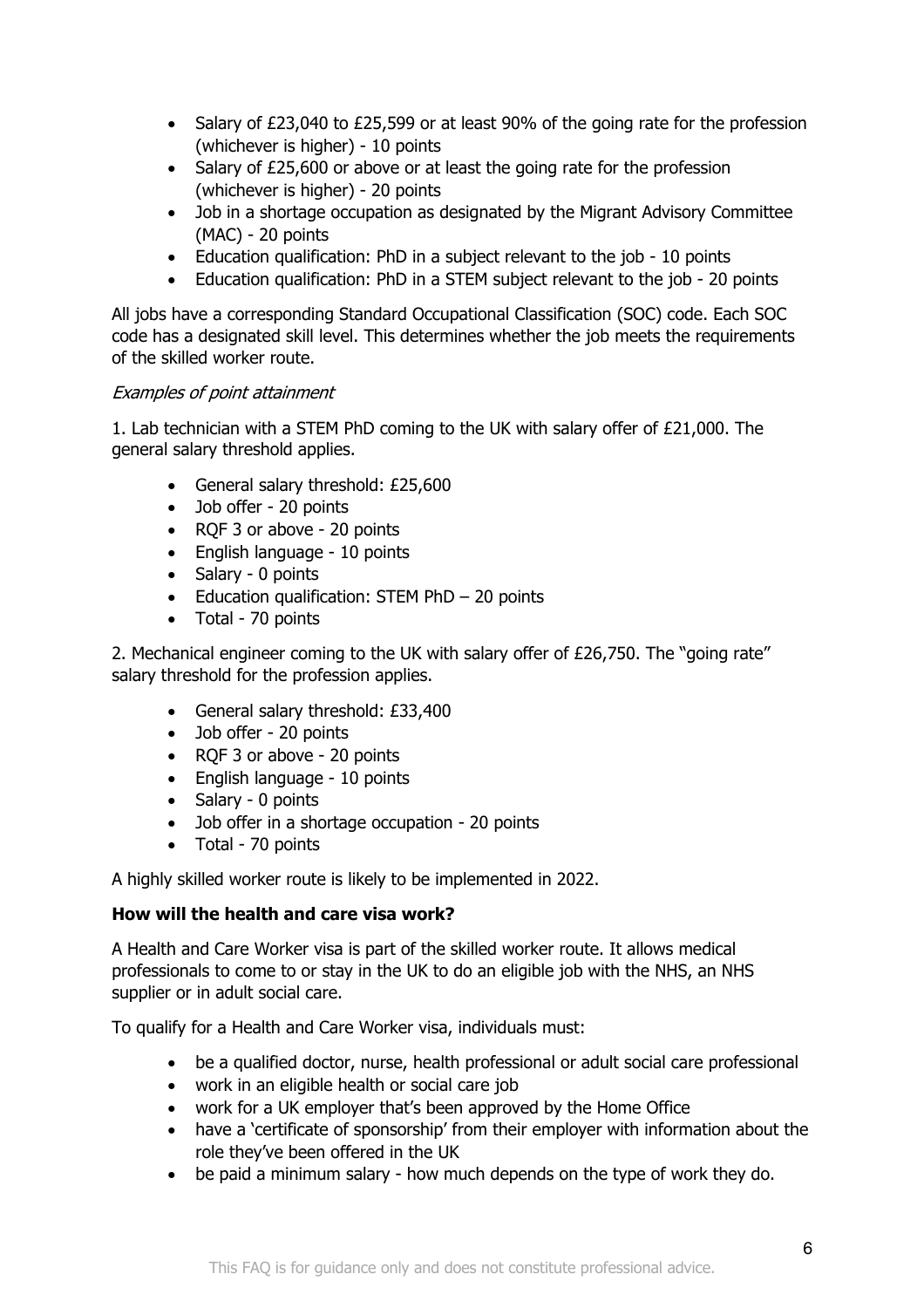## **How will the global talent visa work?**

This route is already in use for non-EU nationals, having been introduced in February 2020 to replace the previous Tier 1 system. It allows talented and promising individuals in the fields of science, engineering, medicine, humanities, digital technology, and arts and culture (including film and television, fashion design and architecture) to live and work in the UK.

In order to apply under this category, individuals will require an endorsement from an approved endorsing body. The endorsing bodies include:

- The Royal Society
- The British Academy
- The Royal Academy of Engineering
- Tech Nation
- Arts Council England
- UK Research and Innovation (UKRI).

Once endorsed, foreign nationals will be given 'highly flexible permission' to work for organisations or be self-employed.

#### **How will the start up and innovator route work?**

This route has also been in place for non-EU nationals since Match 2019. It is available to individuals who are setting up a business for the first time or have industry experience and at least £50,000 to fund their venture.

Foreign nationals looking to use this route must have support from an approved endorsing body alongside the appropriate government department. Endorsing bodies can be a higher education provider or a business with a track record of supporting UK-based entrepreneurs.

#### **How will intra-company transfers work?**

To qualify, the applicant must:

- be performing a role skilled to RQF level 6 (as opposed to RQF level 3, permitted under the Skilled Worker category).
- be paid at least £41,500 a year or the going rate for the job, if higher, compared to £20,480 under the Skilled Worker route.
- have been employed by the sending business for at least 12 months prior to the transfer.

## **Do I need to apply for a sponsorship license?**

Currently, employers that wish to employ foreign nationals who are not covered by free movement of persons must have a sponsorship license to do so. From 1 January 2021, you must have a sponsorship license to employ a foreign national through some, though not all, of the immigration routes. The skilled worker route requires sponsorship. Sponsorship licences are not needed to employ an individual who has status under the EU Settlement Scheme.

Employers can sponsor an employee only if the role meets the minimum requirements. An employer who is sponsor can issue sponsorship certificates to foreign nationals who will then use it as part of their visa application.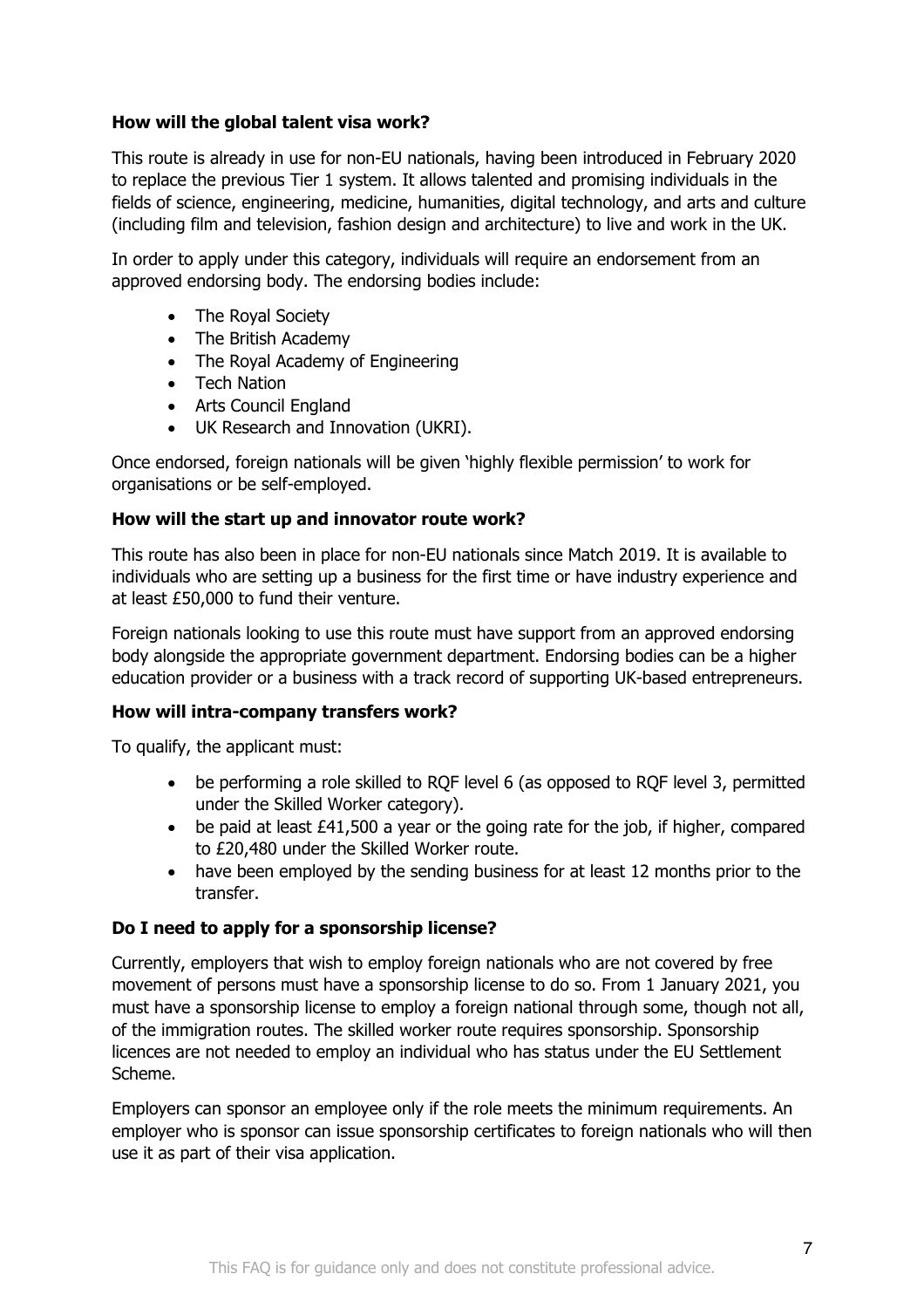#### **How do I get a sponsorship license?**

Sponsorship carries certain eligibility requirements. You must not have any unspent convictions for immigration offences or certain other crimes, such as fraud or money laundering. You must not have had a sponsorship licence revoked in the previous 12 months.

You should decide what licence you wish to apply for; currently, they differ depending on whether you are taking on staff temporarily or more long-term. This will need to be specified when you make your application. The longest you can sponsor a worker for is 5 years.

You will need to pay a fee to apply for a licence, which varies depending on the size of your organisation. Small companies will pay £536 for each application. Larger organisations will pay £1,467 for a licence to take on long-term staff, and £536 for temporary staff. You are likely to be considered a large company if your annual turnover is over at least £10.2 million and you have at least 50 employees.

It takes an average of eight weeks to process applications. You can seek a decision from the Government within 10 days, however this offer is limited to the first 10 applications in a day and costs an extra £500.

Licences are applied for via gov.uk. https://www.gov.uk/uk-visa-sponsorshipemployers/apply-for-your-licence

#### **What is involved in being a sponsor?**

You need to appoint people within your business to manage the sponsorship process when you apply for a licence, and they will use the Government's sponsorship management system (SMS).

The roles are:

- authorising officer a senior and competent person responsible for the actions of staff and representatives who use the SMS
- key contact your main point of contact with UK Visas and Immigration (UKVI)
- level 1 user responsible for all day-to-day management of your licence using the SMS

These roles can be filled by the same person or different people. They must be based in the UK most of the time and not be a contractor or consultant contracted for a specific project. Other criteria also apply. https://www.gov.uk/uk-visa-sponsorship-employers/sponsorshipmanagement-roles

You can also appoint an optional level 2 user once you have your licence. This is an SMS user with more restricted access than a level 1 user, for example they cannot withdraw a certificate of sponsorship.

Suitability checks will be carried out on you and you employees. You may not get your licence in certain circumstances, including if anyone involved in sponsorship has:

- an unspent criminal conviction
- been fined by UKVI in the past 12 months
- been reported to UKVI.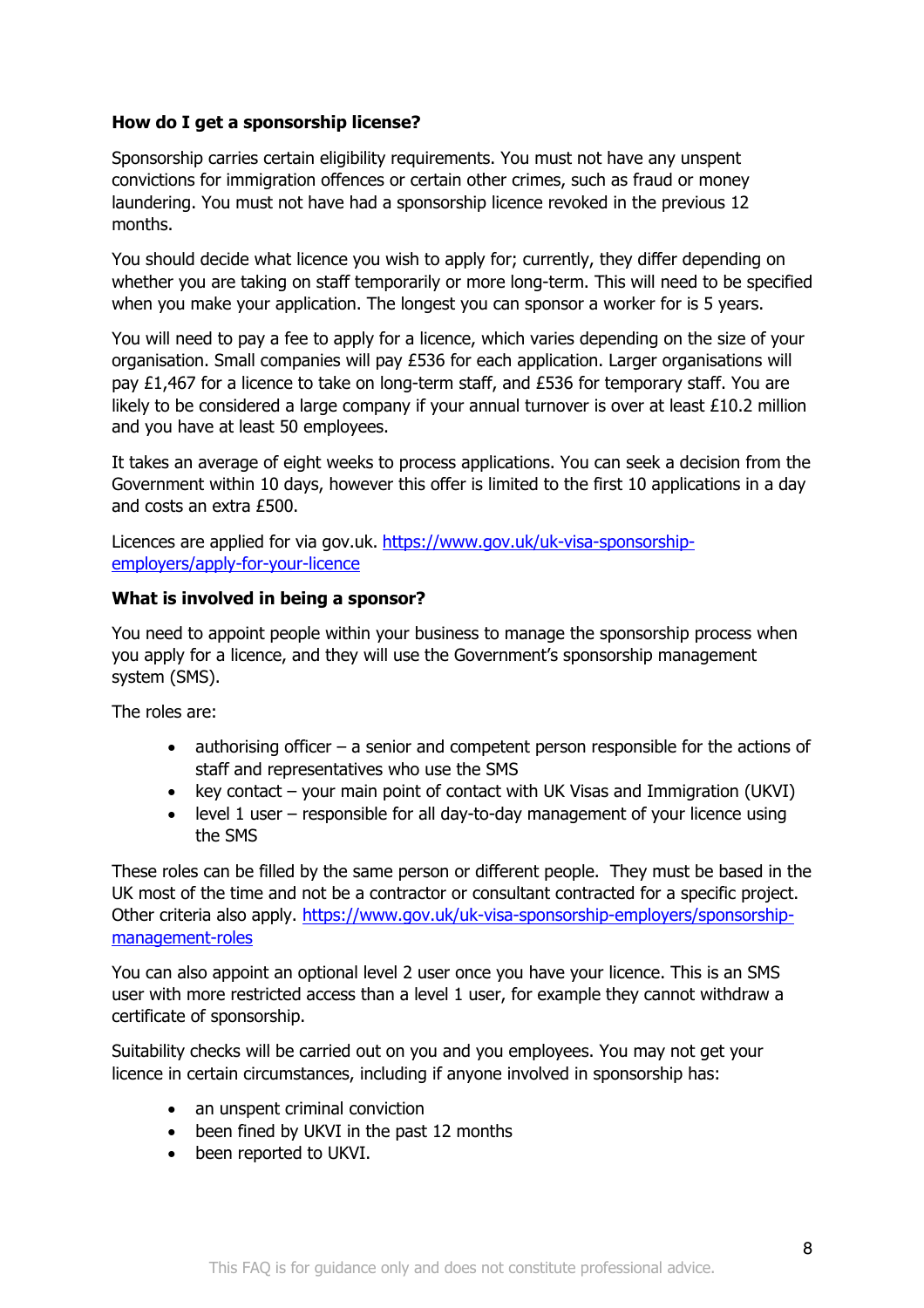Employers who ae approved for a sponsorship licence will be added to the register of sponsors and will be able to issue certificates of sponsorship. You'll get an A-rated licence if your application is approved but your rating can be downgraded, suspended or withdrawn if you do not keep up with the employer responsibilities. These are:

- checking that your foreign workers have the necessary skills, qualifications or professional accreditations to do their jobs, and keeping copies of documents showing this
- only assigning certificates of sponsorship to workers when the job is suitable for sponsorship
- telling UK Visas and Immigration (UKVI) if your sponsored workers are not complying with the conditions of their visa.

You must also:

- monitor your employees' immigration status
- keep copies of relevant documents for each employee, including passport and right to work information
- track and record employees' attendance
- keep employee contact details up to date
- report to UKVI if there is a problem, for example if your employee stops coming to work
- report any significant changes in your own circumstances within 20 working days, for example if you:
	- $\circ$  stop trading or become insolvent
	- $\circ$  substantially change the nature of your business
	- o are involved in a merger or take-over
- tell UKVI if you're changing your details, like your address or allocated roles
- make sure that foreign workers under 18 have suitable care arrangements for their:
	- o travel to the UK
	- $\circ$  arrival in the UK
	- $\circ$  living arrangements in the UK
- get a letter from the parents of someone under 18 giving consent to the care arrangements.
- get a Disclosure and Barring Service check on any of your workers who need it.

You may have to pay an additional charge when you assign a certificate of sponsorship to someone applying for a Skilled Worker or Intra-company Transfer visa. This is called the 'immigration skills charge'.

You must pay the immigration skills charge if they're applying for a visa from:

- outside the UK to work in the UK for 6 months or more
- inside the UK for any length of time.

The amount you need to pay is based on:

- the size of your organisation
- how long the worker will work for you, using the start and end dates on their sponsorship certificate